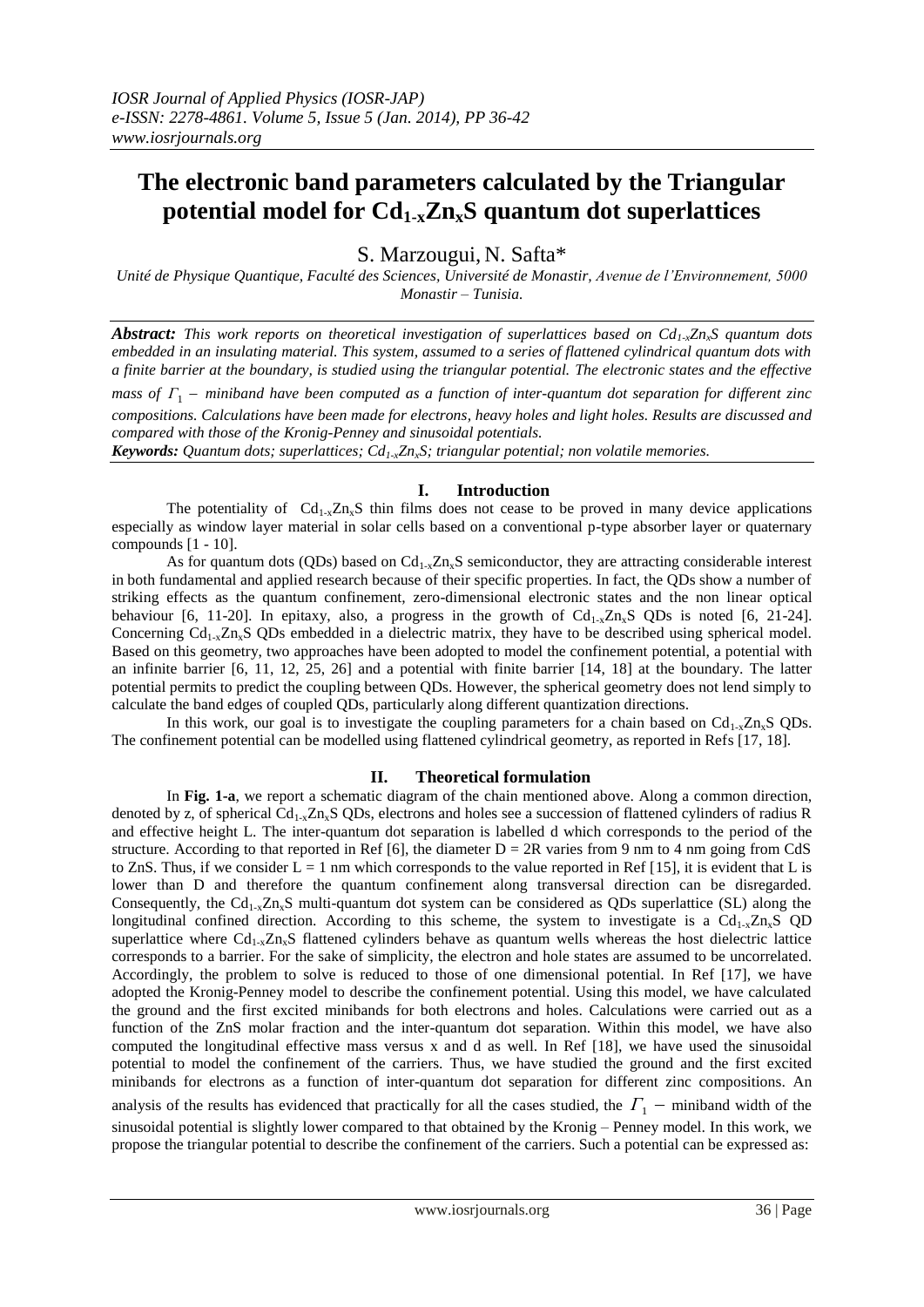$$
V_{e,h}(z) = \frac{2U_{0e,h}}{\pi} \left| \sin^{-1} \left( \cos \frac{\pi z}{d} \right) \right| \tag{1}
$$

Here  $U_{0e,h}$  is the barrier height between adjacent QDs. **Fig. 1-b** shows the shape of this potential energy. Hence, the electron and hole states QDs can be calculated from the Hamiltonien:

$$
H_{e,h} = -\frac{\hbar^2}{2m_{e,h}^*} \frac{d^2}{dz_{e,h}^2} + \frac{2U_{0e,h}}{\pi} \left| \sin^{-1} \left( \cos \frac{\pi z_{e,h}}{d} \right) \right| \tag{2}
$$

where  $\hbar$  is the Plank's constant,  $m^*$  is the effective mass of carriers. The subscripts *e* and *h* refer to electron and hole particles respectively. In deriving the Hamiltonien  $H_{e,h}$ , we have adopted the effective mass theory (EMT) and the band parabolicity approximation (BPA). The mismatch of the effective mass between the well and the barrier has been disregarded. Values of the electron and hole effective masses for CdS and ZnS are taken from Ref [17]. For  $Cd_{1-x}Zn_xS$ , these parameters have been calculated using the linear interpolation. The

barrier height  $U_{0e,h}$  and the inter sheet separation d are treated as parameters. Values of these parameters are taken from Refs [15, 17]. Table.1 reports parameters used to calculate the  $\Gamma_1$  – miniband for Cd<sub>1-x</sub>Zn<sub>x</sub>S QD superlattices.

#### **III. Results**

In a first step, by solving the Schrodinger equation corresponding to the Hamiltonien  $H_{e,h}$ , we have calculated, for electrons, the width  $\Delta E_{1e}$  of  $\Gamma_1$  – miniband as a function of the inter-quantum dot separation. Typical results are depicted in Fig 2. In addition, these results were fitted by polynomial laws as a function of d for the different compositions studied and summarized in Table.2. Some peculiar features were revealed: (i) the *Γ*<sup>1</sup> miniband width shows a decreasing tendency with increased ZnS molar fraction independently to the inter-QD separation. For  $Cd_{1-x}Zn_xS$  QDs with low zinc contents, the order of magnitude of the width  $\Delta E_{1e}$  is important and shows the strong degree of coupling between the QDs. At high zinc compositions, however,  $\Delta E_{1e}$  is lower. Since the effective mass  $m_e^*$  remains practically unchanged for all Zn compositions, this result is, presumably related to the barrier potential height  $U_{0e}$ . Indeed, this parameter is found to increase with x [15] (ii) for any composition x, the width  $\Delta E_{1e}$  of the  $\Gamma_1$  – miniband decreases with the increase of the SL period d. The difference between the  $\Gamma_1$  – miniband widths for CdS QDs is equal to 0.24 eV while that of the ZnS-related QDs is of 0.14 eV. For intermediate compositions, this difference is ranged between the two extreme values. For  $Cd_{1-x}Zn_xS$  QDs with low zinc contents, the coupling between nanoparticles shows a significant drop as the inter – quantum dot separation increases. This behaviour can be attributed to the low potential barrier heights. Thus, the high coupling is governed by the tunnelling effect for shorter SL periods. But for larger inter-QD separations, the tunnelling effect becomes weaker even if the barrier heights are low. However, for larger ZnS molar fractions, the coupling is practically independent of d. Such a trend is due mainly to the largeness of barrier heights. For comparison with results obtained by using the Kronig-Penney and the sinusoidal potential models [17, 18], we report in Table.3, widths of  $\Gamma_1$  – miniband as calculated in the present work and those obtained in Refs. [17, 18]. As can be seen, for low and intermediate Zn compositions, the  $\Gamma_1$  – miniband widths of this work are slightly lower. For high zinc compositions, however, the  $\Gamma_1$  – miniband widths of this work are globally

slightly higher. Therefore, one can conclude that, contrarily to the high zinc compositions range, the triangular potential does not account for the coupling as much as than the Kronig-Penney and the sinusoidal potentials in the cases of low and intermediate zinc contents. This result can be explained in terms of barrier height value. Indeed the latter becomes large at high zinc compositions.

In a second step, we have calculated, for the heavy holes and light holes, the  $\Gamma_1$  – miniband width. This parameter is denoted for these carriers by  $\Delta E_{1hh}$  and  $\Delta E_{1lh}$  respectively. Calculations were also carried out for the Zn compositions and inter-sheet separations studied. The results are depicted in Fig.3.b and Fig.3.c.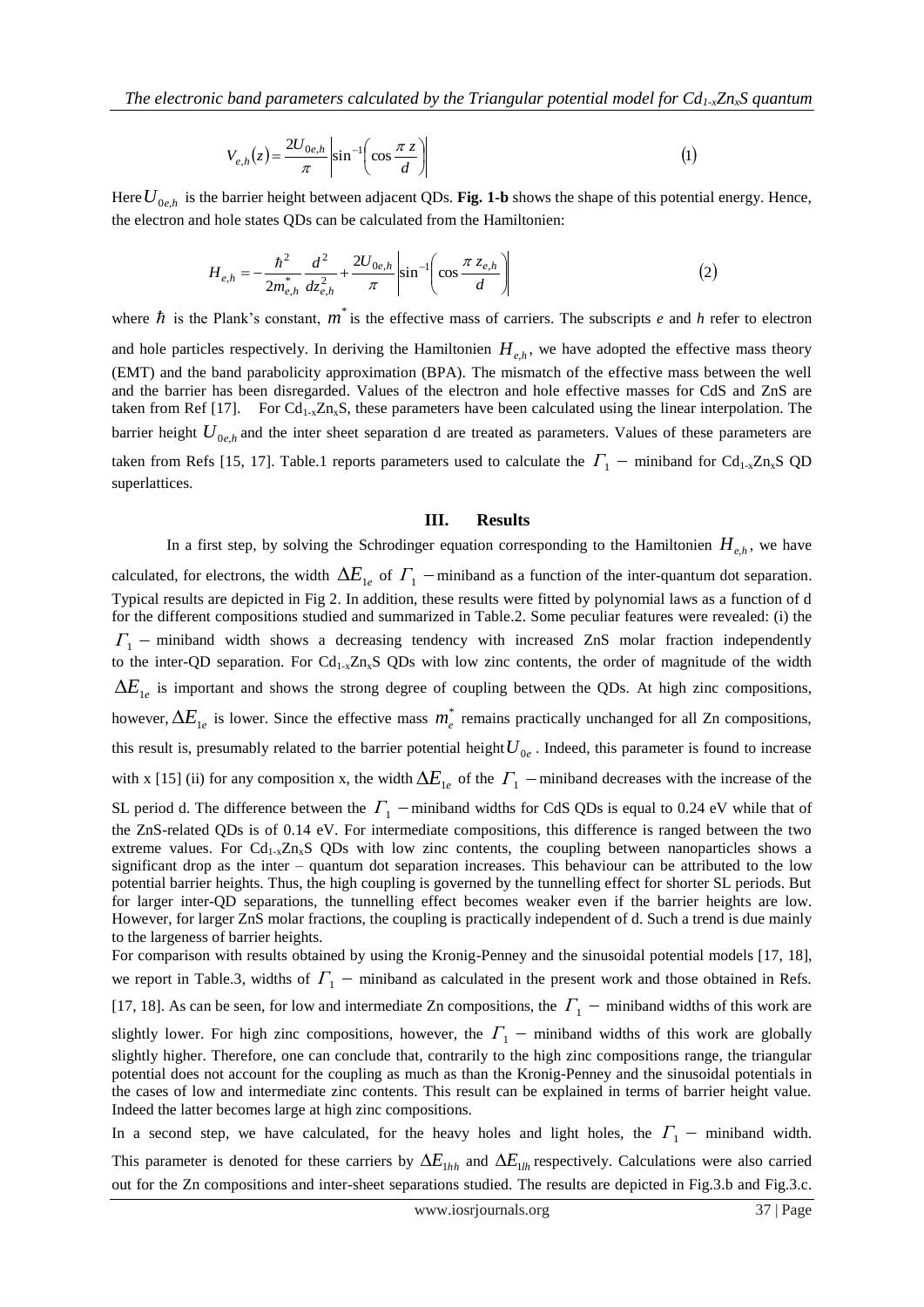Compared with that related to electrons, one can note that: (i) both  $\Delta E_{1hh}$  and  $\Delta E_{1lh}$  increase with increased Zn composition independently to the inter-QD separation. This result is mainly due to the fact that, for heavy holes and light holes, the effective mass decreases as a function of composition x (ii) contrarily to  $\Delta E$ <sub>1*hh*</sub>,

 $\Delta E$ <sub>1*lh*</sub> is slightly lower than  $\Delta E$ <sub>1*e*</sub>. As a consequence, the superlattice behavior affects not only the conduction electrons but also the light holes especially for short SL periods. This result can be attributed to the difference in

effective masses between the electrons and light holes on the one hand and the heavy holes on the other hand. Let us now focus our interest on the longitudinal dispersion relation of the SL structures based on  $Cd_{1-x}Zn_{x}S$ QDs. This relation shows the k-dependence of minibands along the [001] direction. Fig. 4 depicts, for electrons, the  $k_z$  – dependent energy of  $\Gamma_1$  – miniband for CdS and ZnS QD systems. As can be seen from the plots, the dispersion of this miniband is superior for CdS, compared with that related to ZnS QDs. Furthermore, this dispersion is found to decrease going from CdS to ZnS. Also discussed in this paper is the longitudinal electron effective mass  $m^*$  $m_{e,\Gamma_1}^*$  for the Cd<sub>1-x</sub>Zn<sub>x</sub>S QDs studied. In order to deduce this parameter we consider a parabolic line to the miniband dispersion at the vicinity of the minima. The longitudinal effective masses have been calculated for the  $\Gamma_1$  -miniband from the second derivative of the band energy with respect to the wave vector k<sub>z</sub>. All the effective masses are expressed in units of the free electron mass m<sub>0</sub>. Calculations have been made as

a function of inter-quantum dot separation for Zn compositions studied. Results are summarized in Tables 4 and 5. An analysis of these results revealed that: (i) the electron mass  $m^*$  $m_{e,\Gamma_1}^*$  increases with the ZnS

molar fraction for any SL period (ii) for  $Cd_{1-x}Zn_xS$  QDs with low zinc contents, one can observe that the SL period does not significantly affect the electron effective mass. In these conditions, electrons can move easily through the SL structures (iii) for  $Cd_{1-x}Zn_xS$  QDs with intermediate zinc compositions, however, the mobility of electrons becomes lower than that of the first composition range (iv) for high zinc compositions, the electron effective mass in the  $\Gamma_1$  – miniband is higher even for short SL periods. In this composition range, the mobility of electrons is significantly affected for any inter-quantum dot separation and therefore the QDs can be considered as isolated. On the other hand, it is worth to notice that when d is superior to 2.5 nm, the effective mass being related to the miniband dispersion cannot be defined in the case of intermediate and high zinc compositions. For Cd<sub>1-x</sub>Zn<sub>x</sub>S QDs with low zinc contents, however, the effective mass  $m^*$  $m_{e,\Gamma_1}^*$  is well defined

when d is superior to 2.5 nm. Nevertheless, this parameter is, in the last case, rather higher in such a way that the electron mobility becomes difficult.

For the holes, the same procedure has been adopted to calculate the longitudinal effective mass. Table.6 shows the obtained results. As a consequence, the mobility of heavy holes is insignificant in terms of magnitude order. This result confirms the strong localization character of these carriers. As for light holes, the mobility is, globally, not far from the one of the electrons. The last result is in agreement with the fact that  $Cd_{1-x}Zn_xS$  QDs are appropriate to form superlattice behavior for the electrons and light holes.

### **IV. Conclusion**

We investigated the electronic properties of nanostructure based on  $Cd_{1-x}Zn_xS$  embedded in a dielectric matrix for compositions ranging from CdS to ZnS. To describe the QDs, we have adopted the flattened cylindrical geometry with a finite potential barrier at the boundary. Using the triangular potential model, we have calculated, in a first step, the  $\Gamma_1$  –miniband for electrons, heavy holes and light holes. Calculations have been made as a function of inter-quantum dot separation for different Zn compositions. For electrons, an analysis of the results has evidenced that: (i) the widths of  $\Gamma_1$  – miniband decrease as the ZnS molar fraction increases (ii) for a given Zn composition, the miniband width decreases with increased inter-quantum dot separation. For heavy holes, the  $\Gamma_1$  -miniband is shown to be significantly lower in comparison with the electron miniband. This reflects the strong localization character of the heavy holes in the Cd<sub>1-x</sub>Zn<sub>x</sub>S nanostructures. For light holes, however, the  $\Gamma_1$  -miniband widths are slightly lower than those related to electrons.  $Cd_{1-x}Zn_xS$  QDs are appropriate to give rise a superlattice behavior for both electrons and light holes especially for short SL periods. A comparison of results concerning the electrons revealed that contrarily to the high zinc compositions range, the triangular potential does not account for the coupling as much as than the Kronig-Penney and the sinusoidal potentials in the cases of low and intermediate zinc contents. From the SL band structure, as calculated for  $Cd_{1-x}Zn_xS$  QDs, we have derived, in a second step, for electrons, heavy holes and light holes the longitudinal effective mass versus x and d as well. The obtained results reveal that the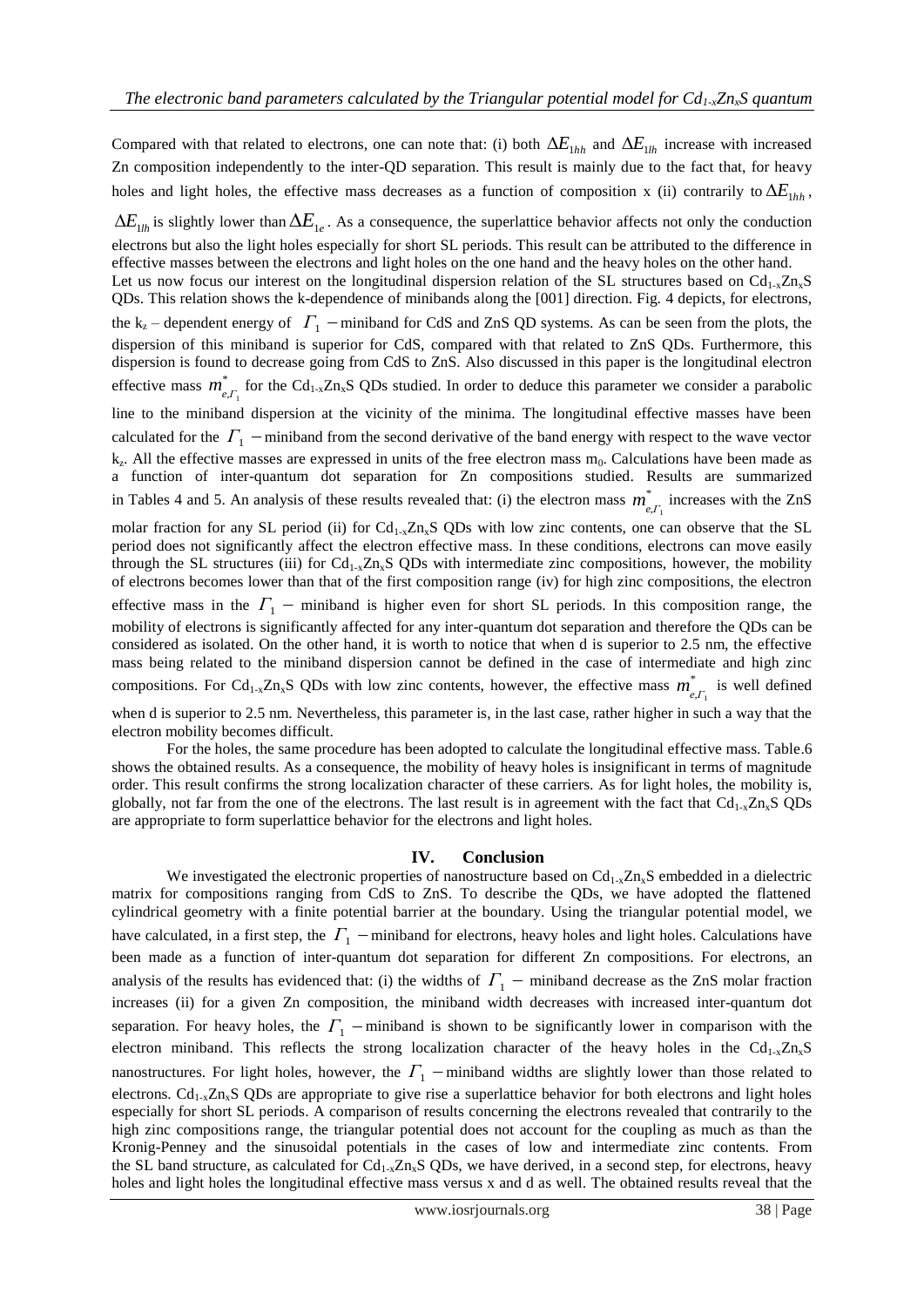mobility is insignificant in terms of magnitude order for the heavy holes. For the light holes, however, values of this parameter are not far from those of the electrons. In the applied physics, this study is of great interest for designing a new class of nanocrystal devices based on  $Cd_{1-x}Zn_xS$  QDs particularly the non – volatile memories.

## **Acknowledgements**

The authors are very grateful to Mr Houcine Ghalla Doctor in "Unité de Physique Quantique, Faculté des Sciences, Université de Monastir" for his precious help.

#### **References**

- [1] H. Hu, H. Shen, C. Cui, D. Liang, P. Li, S. Xu, W. Tang, J. Alloys Compd. 560 (2013) 1-5.
- [2] N.A. Noor, N. Ikram, S. Ali, S. Nazir, S.M. Alay-e-Abbas, A. Shaukat, J. Alloys Compd. 507 (2010) 356–363.
- [3] A. Sakly, N. Safta and A. Ben Lamine, Journal of materials Science-Materials in electronic, 15 (2004) 351-354
- [4] N. A. Shah, A. Nazir, W. Mahmood, W. A. A. Syed, S. Butt, Z. Ali and A. Maqsood, J. Alloys Compd. 512 (2012) 27-32.
- [5] T. P. Kumar, S. Saravanakumar and K. Sankaranayanan, Appl. Surf. Sci. 257 (2011) 1923-1927.
- [6] B. Bhattacharjee, S. K. Mandal, K. Chakrabarti, D. Ganguli and S. Chaudhui, J. Phys. D: Appl. Phys. 35 (2002) 2636-2642.
- [7] H.H. Gürel, Ö. Akinci and H. Ünlü, Thin Solid Films 516 (2008) 7098-7104.
- [8] M. Gunasekaram, M. Ichimura, Sol. Energy Mater. Sol. Cells. 91 (2007) 774-778.
- [9] N. Gawedang, T. Gawedang, Materials Letters, 59 (2005) 3577<br>[10] J. Lee, W. Song and J. Yi, Thin Solid Films 431-432 (2003) 34
- J. Lee, W. Song and J. Yi, Thin Solid Films 431-432 (2003) 349.
- [11] K.K Nanda, S.N. Sarangi, S. Mohanty, S.N. Sahu, Thin Solid Films 322 (1998) 21-27.
- [12] H. Yükselici, P. D. Persans and T. M. Hayes, Phys. Rev. B. 52 (1995) 11763.
- [13] Y. Kayanuma, Phys. Rev. B 38 (1988) 9797
- [14] N. Safta, A. Sakly, H. Mejri and Y. Bouazra, Eur. Phys. J. B 51 (2006) 75-78
- [15] N. Safta, A. Sakly, H. Mejri and M. A. Zaïdi, Eur. Phys. J. B 53 (2006) 35 38
- [16] A. Sakly, N. Safta, A. Mejri, H. Mejri, A. Ben Lamine, J. Nanomater (2010), ID746520.
- [17] A. Sakly, N. Safta, H. Mejri, A. Ben Lamine, J. Alloys Compd. 476 (2009) 648–652.
- [18 ] A. Sakly, N. Safta, H. Mejri, A. Ben Lamine, J. Alloys Compd.509 (2011) 2493–2495
- [19] L Zhou, Y Xing and Z P Wang, Eur. Phys. J. B. 85 (2012) 212
- [20] A. John Peter and C. W. Lee, Chinese Phys. B 21 (2012) 087302
- L Cao, S Huang and S. E J. colloid Interface Sci. 273 (2004) 478.
- [22] H. Kumano, A. Ueta and I. Suemune, Physica E 13 (2002) 441-445.
- [23] Y. Cai Zhang, W. Wei Chen and X. Ya Hu, Materials Letters 61 (2007) 4847-4850.<br>[24] K. Tomihira, D. Kim and M. Nakayama, J. Lumin.112 (2005) 131-135.
- [24] K. Tomihira, D. Kim and M. Nakayama, J. Lumin.112 (2005) 131-135.<br>[25] O. Pang, B.C. Guo, C.L. Yang, S. H. Yang, M.L. Gong, W.K. Ge and J
- [25] Q. Pang, B.C. Guo, C.L. Yang, S. H. Yang, M.L. Gong, W.K. Ge and J. N. Wang, Journal of Crystal Growth, 269 (2004) 213.
- [26] M.C. Klein, F. hache, D. Ricard and C. Flytzanis, Phys Rev. B. 42 (1990) 11123.

|     | <b>Table.</b> The admitted as to calculate the $\mathbf{r}_{1e}$ , $\mathbf{r}_{1hh}$ and $\mathbf{r}_{1lh}$ immodiates for $\mathbf{c}_{1-x}$ $\mathbf{r}_{1hx}$ $\mathbf{v}_{2h}$ superfactors. |                |                |               |               |      |
|-----|---------------------------------------------------------------------------------------------------------------------------------------------------------------------------------------------------|----------------|----------------|---------------|---------------|------|
| X   | *<br>$m_e$                                                                                                                                                                                        | *<br>$m_{hh}$  | *<br>$m_{lh}$  | $U_{0e}$ (eV) | $U_{0h}$ (eV) | (nm) |
|     | m <sub>0</sub>                                                                                                                                                                                    | m <sub>0</sub> | m <sub>0</sub> |               |               |      |
| 0.0 | 0.16                                                                                                                                                                                              | 5.00           | 0.70           | 0.10          | 0.25          | 1.0  |
| 0.2 |                                                                                                                                                                                                   |                |                | 0.25          | 0.25          | 1.0  |
| 0.4 |                                                                                                                                                                                                   |                |                | 0.45          | 0.50          | 1.0  |
| 0.6 |                                                                                                                                                                                                   |                |                | 0.75          | 0.50          | 1.0  |
| 0.8 |                                                                                                                                                                                                   |                |                | 1.50          | 0.50          | 1.0  |
| 1.0 | 0.28                                                                                                                                                                                              | 1.76           | 0.23           | 2.00          | 2.00          | 1.0  |

**Table. 1** Parameters used to calculate the  $\Gamma_{1e}$  - ,  $\Gamma_{1hh}$  and  $\Gamma_{1lh}$  - minibands for Cd<sub>1-x</sub>Zn<sub>x</sub>S QD superlattices.

**Table. 2** The fit of the calculated electron effective masses (in units of  $m_0$ ) versus d for different Zn

| compositions          |                                        |  |  |  |  |
|-----------------------|----------------------------------------|--|--|--|--|
| Composition x en zinc | Polynomial law                         |  |  |  |  |
| 0.0                   | $2.22 - 2.37d + 0.96d^2 - 0.14d^3$     |  |  |  |  |
| 0.2                   | $1.85 - 1.78d + 0.65d^2 - 0.08d^3$     |  |  |  |  |
| 0.4                   | $1.99 - 2.14d + 0.84d^{2} - 0.11d^{3}$ |  |  |  |  |
| 0.6                   | $1.61 - 0.169d + 0.65d^2 - 0.09d^3$    |  |  |  |  |
| 0.8                   | $1.62 - 1.76d + 0.71d^2 - 0.10d^3$     |  |  |  |  |
| 1.0                   | $0.96 - 0.18d + 0.25d^2 - 0.02d^3$     |  |  |  |  |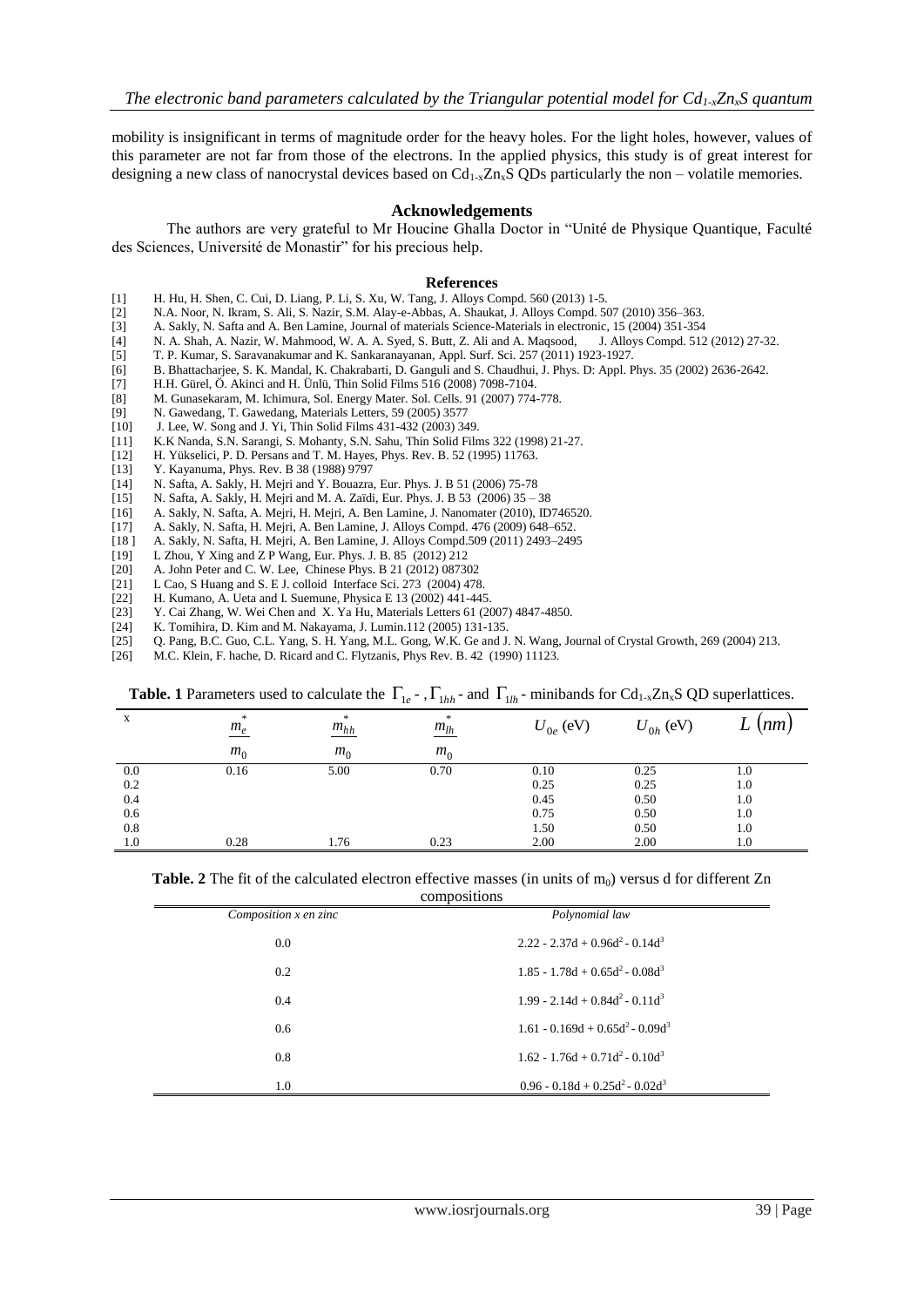| $d$ (nm)    | 1.5                  | 1.7                  | 1.9                  | 2.1                  | 2.3                  | 2.5                      |  |
|-------------|----------------------|----------------------|----------------------|----------------------|----------------------|--------------------------|--|
| $\mathbf x$ |                      |                      |                      |                      |                      |                          |  |
| 0.0         | $0.369^{(a)}$        | $0.286^{(a)}$        | $0.240^{(a)}$        | $0.210^{(a)}$        | $0.150^{(a)}$        | $0.1\overline{30^{(a)}}$ |  |
|             | $0.727^{(b)}$        | $0.586^{(b)}$        | $0.468^{(b)}$        | $0.370^{(b)}$        | $0.312^{(b)}$        | $0.267^{(b)}$            |  |
|             | $0.710^{(c)}$        | $0.520^{(c)}$        | 0.449 <sup>(c)</sup> | 0.345 <sup>(c)</sup> | $0.276^{(c)}$        | $0.230^{(c)}$            |  |
| 0.2         | $0.320^{(a)}$        | $0.251^{(a)}$        | $0.200^{(a)}$        | $0.163^{(a)}$        | $0.136^{(a)}$        | $0.115^{(a)}$            |  |
|             | $0.676^{(b)}$        | $0.533^{(b)}$        | $0.408^{(b)}$        | $0.306^{(b)}$        | $0.250^{(b)}$        | $0.216^{(b)}$            |  |
|             | 0.587 <sup>(c)</sup> | $0.450^{(c)}$        | 0.335 <sup>(c)</sup> | $0.281^{(c)}$        | $0.226^{(c)}$        | $0.190^{(c)}$            |  |
| 0.4         | $0.289^{(a)}$        | $0.224^{(a)}$        | $0.173^{(a)}$        | $0.145^{(a)}$        | $0.120^{(a)}$        | $0.101^{(a)}$            |  |
|             | $0.586^{(b)}$        | $0.442^{(b)}$        | $0.306^{(b)}$        | $0.234^{(b)}$        | $0.175^{(b)}$        | $0.153^{(b)}$            |  |
|             | $0.511^{(c)}$        | 0.379 <sup>(c)</sup> | 0.292 <sup>(c)</sup> | $0.223^{(c)}$        | $0.178^{(c)}$        | $0.136^{(c)}$            |  |
| 0.6         | $0.254^{(a)}$        | $0.198^{(a)}$        | $0.158^{(a)}$        | $0.130^{(a)}$        | $0.108^{(a)}$        | $0.009^{(a)}$            |  |
|             | $0.494^{(b)}$        | $0.335^{(b)}$        | $0.242^{(b)}$        | $0.153^{(b)}$        | $0.112^{(b)}$        | $0.075^{(b)}$            |  |
|             | $0.420^{(c)}$        | 0.307 <sup>(c)</sup> | $0.230^{(c)}$        | 0.165 <sup>(c)</sup> | $0.120^{(c)}$        | 0.085 <sup>(c)</sup>     |  |
| 0.8         | $0.236^{(a)}$        | $0.184^{(a)}$        | $0.146^{(a)}$        | $0.120^{(a)}$        | $0.100^{(a)}$        | $0.080^{(a)}$            |  |
|             | $0.331^{(b)}$        | $0.191^{(b)}$        | $0.102^{(b)}$        | $0.065^{(b)}$        | $0.037^{(b)}$        | $0.025^{(b)}$            |  |
|             | 0.229 <sup>(c)</sup> | $0.148^{(c)}$        | 0.091 <sup>(c)</sup> | 0.064 <sup>(c)</sup> | 0.044 <sup>(c)</sup> | $0.023^{(c)}$            |  |
| 1.0         | $0.210^{(a)}$        | $0.163^{(a)}$        | $0.131^{(a)}$        | $0.107^{(a)}$        | $0.080^{(a)}$        | $0.070^{(a)}$            |  |
|             | $0.234^{(b)}$        | $0.130^{(b)}$        | $0.051^{(b)}$        | $0.039^{(b)}$        | $0.012^{(b)}$        | $0.012^{(b)}$            |  |
|             | $0.162^{(c)}$        | 0.105 <sup>(c)</sup> | 0.055 <sup>(c)</sup> | $0.034^{(c)}$        | $0.023^{\rm (c)}$    | 0.009 <sup>(c)</sup>     |  |

**Table. 3** Widths of the  $\Gamma_1$  (eV) –miniband for the present work (a) and those obtained by the kronig-penney potential (b) and the sinusoidal potential (c).

Table.4 The longitudinal electron effective masses  $m^*$  $m_{e,\Gamma_1}^*$  (in units of m<sub>0</sub>) as a function of the inter-sheet separation for  $Cd_{1-x}Zn_xS$  QD superlattices.

| $d$ (nm)<br>X | 1.5    | 1.7    | 1.9    | 2.1    | 2.3    | 2.5    |
|---------------|--------|--------|--------|--------|--------|--------|
| 0.0           | 0.1990 | 0.1993 | 0.1996 | 0.2000 | 0.2004 | 0.2010 |
| 0.2           | 0.2157 | 0.2179 | 0.2194 | 0.2213 | 0.2237 | 0.2315 |
| 0.4           | 0.2343 | 0.2375 | 0.2430 | 0.2487 | 0.2568 | 0.2719 |
| 0.6           | 0.2572 | 0.2694 | 0.2861 | 0.3083 | 0.3381 | 0.4332 |
| 0.8           | 0.3118 | 0.3692 | 0.4576 | 0.5951 | 0.8022 | 0.9082 |
| 1.0           | 0.3776 | 0.5012 | 0.7095 | 1.0599 | 1.6549 | 1.7869 |

Table.5 The fit of the calculated electron effective masses (in units of m<sub>0</sub>) versus the inter-QD separation for different Zn compositions.

| Zinc composition x | $\Gamma_{1e}$ - Miniband                         |
|--------------------|--------------------------------------------------|
| 0.0                | $0.193 + 0.001d - 0.004d^2 + 2.314 * 10^{-4}d^3$ |
| 0.2                | $0.123 + 0.137d - 0.069d^2 + 0.012d^3$           |
| 0.4                | $0.246 - 0.028d + 0.011d^2 + 0.001d^3$           |
| 0.6                | $0.144+0.169d-0.111d^2+0.032d^3$                 |
| 0.8                | $-1.096 + 2.538d - 1.669d^2 + 0.402d^3$          |
| 1.0                | $-6.253+12.007d-7.556d^2+1.665d^3$               |

**Table.6** The longitudinal hole effective masses  $m_k^*$  $m^*_{hh,\Gamma_1}$  (a) and  $m^*_{lh}$  $m_{lh,\Gamma_1}^*$  (b) (in units of m<sub>0</sub>) calculated as a

| function of the inter-sheet separation for $Cd_{1-x}Z_nS$ QD superlattices. |  |  |  |  |  |  |  |
|-----------------------------------------------------------------------------|--|--|--|--|--|--|--|
| d (nm)                                                                      |  |  |  |  |  |  |  |
|                                                                             |  |  |  |  |  |  |  |
|                                                                             |  |  |  |  |  |  |  |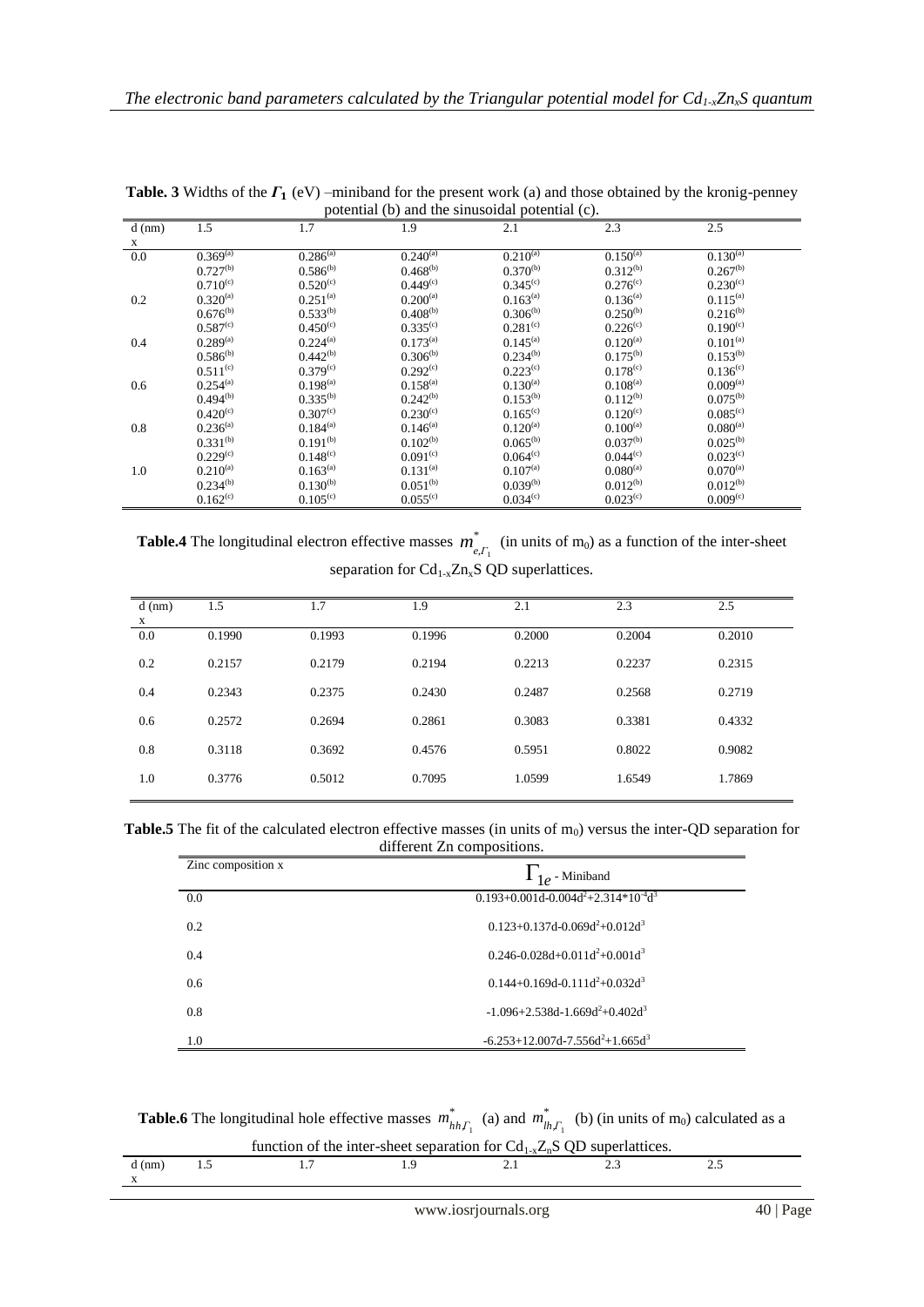*The electronic band parameters calculated by the Triangular potential model for Cd1-xZnxS quantum*

| 0.0 | $6.0750^{(a)}$ | $6.0754^{(a)}$ | $6.0763^{\text{(a)}}$ | $6.0775^{(a)}$ | $6.0801^{(a)}$ | $6.084\overline{0^{(a)}}$ |
|-----|----------------|----------------|-----------------------|----------------|----------------|---------------------------|
|     | $0.8929^{(b)}$ | $0.8936^{(b)}$ | $0.8943^{(b)}$        | $0.8950^{(b)}$ | $0.8957^{(b)}$ | $0.8964^{(b)}$            |
| 0.2 | $5.1902^{(a)}$ | $5.1922^{(a)}$ | $5.1960^{(a)}$        | $5.2014^{(a)}$ | $5.2102^{(a)}$ | $5.2225^{(a)}$            |
|     | $0.7311^{(b)}$ | $0.7334^{(b)}$ | $0.7353^{(b)}$        | $0.7374^{(b)}$ | $0.7399^{(b)}$ | $0.7421^{(b)}$            |
| 0.4 | $4.4691^{(a)}$ | $4.4985^{(a)}$ | $4.5922^{(a)}$        | $4.7136^{(a)}$ | $5.0255^{(a)}$ | $5.1284^{(a)}$            |
|     | $0.6276^{(b)}$ | $0.6498^{(b)}$ | $0.6709^{(b)}$        | $0.6918^{(b)}$ | $0.7120^{(b)}$ | $0.7323^{(b)}$            |
| 0.6 | $3.6854^{(a)}$ | $3.7190^{(a)}$ | $3.8085^{(a)}$        | $3.9482^{(a)}$ | $4.1792^{(a)}$ | $4.5165^{(a)}$            |
|     | $0.5040^{(b)}$ | $0.5190^{(b)}$ | $0.5472^{(b)}$        | $0.5780^{(b)}$ | $0.6052^{(b)}$ | $0.6394^{(b)}$            |
| 0.8 | $2.9030^{(a)}$ | $2.9584^{(a)}$ | $3.0501^{(a)}$        | $3.4969^{(a)}$ | $3.8982^{(a)}$ | $4.0325^{(a)}$            |
|     | $0.3891^{(b)}$ | $0.4092^{(b)}$ | $0.4297^{(b)}$        | $0.4536^{(b)}$ | $0.4793^{(b)}$ | $0.4989^{(b)}$            |
| 1.0 | $2.1014^{(a)}$ | $2.1522^{(a)}$ | $2.3037^{(a)}$        | $2.5786^{(a)}$ | $3.1948^{(a)}$ | $3.9438^{(a)}$            |
|     | $0.2734^{(b)}$ | $0.2891^{(b)}$ | $0.3097^{(b)}$        | $0.3295^{(b)}$ | $0.3592^{(b)}$ | $0.3795^{(b)}$            |



**Figure.1** (a) A schematic diagram of  $Cd_{1-x}Zn_xS$  QD superlattices according to the flattened cylindrical geometry – (b) The triangular potential used in this work.



**Figure.2** The  $\Gamma_1$  – miniband width, as calculated for electrons versus the inter-QD separation for different *Zn* compositions.